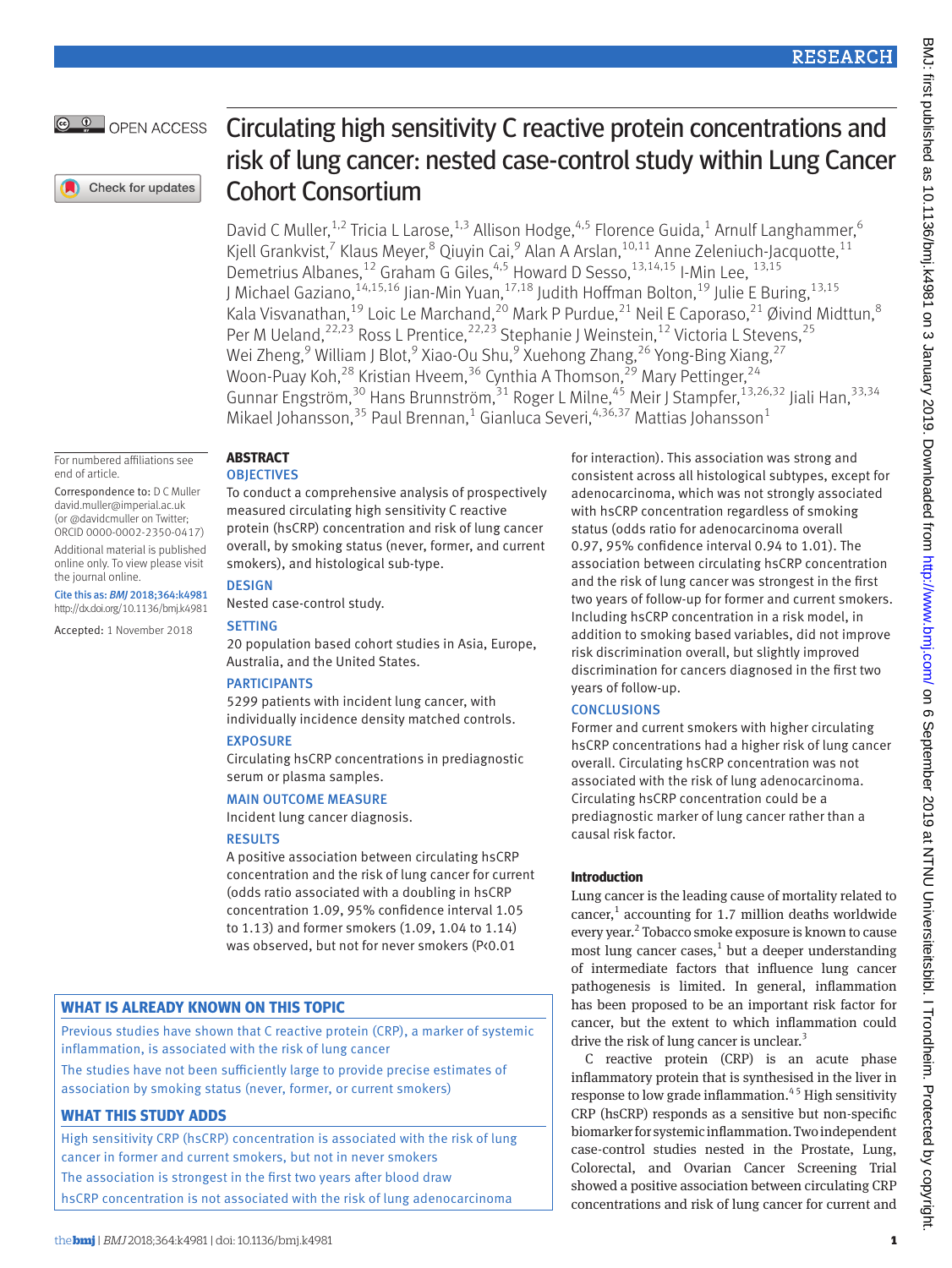| Table 1   Distribution of participant characteristics, overall and by region. Values are numbers (percentages) |            |           |                       |            |                             |            |            |            |
|----------------------------------------------------------------------------------------------------------------|------------|-----------|-----------------------|------------|-----------------------------|------------|------------|------------|
|                                                                                                                | Overall    |           | Asia                  |            | <b>Europe and Australia</b> |            | <b>US</b>  |            |
| Characteristic                                                                                                 | Control    | Case      | Control               | Case       | Control                     | Case       | Control    | Case       |
| Total                                                                                                          | 5299 (100) |           | 5299 (100) 1757 (100) | 1757 (100) | 1159 (100)                  | 1159 (100) | 2383 (100) | 2383 (100) |
| Sex:                                                                                                           |            |           |                       |            |                             |            |            |            |
| Men                                                                                                            | 2873 (54)  | 2873 (54) | 1218 (69)             | 1218 (69)  | 671 (58)                    | 671 (58)   | 984 (41)   | 984 (41)   |
| Women                                                                                                          | 2426 (46)  | 2426 (46) | 539 (31)              | 539 (31)   | 488 (42)                    | 488 (42)   | 1399 (59)  | 1399 (59)  |
| Smoking status:                                                                                                |            |           |                       |            |                             |            |            |            |
| Never                                                                                                          | 1305 (25)  | 1305 (25) | 592 (34)              | 592 (34)   | 147(13)                     | 147 (13    | 566(24)    | 566 (24)   |
| Former                                                                                                         | 1498 (28)  | 1498 (28) | 175 (10)              | 175(10)    | 325 (28)                    | 325 (28)   | 998 (42)   | 998 (42)   |
| Current                                                                                                        | 2496 (47)  | 2496 (47) | 990 (56)              | 990 (56)   | 687 (59)                    | 687 (59)   | 819 (34)   | 819 (34)   |
| Age (years) at baseline:                                                                                       |            |           |                       |            |                             |            |            |            |
| $17 - 54$                                                                                                      | 1539 (29)  | 1519 (29) | 432 (25)              | 428 (24)   | 331 (29)                    | 334 (29)   | 776 (33)   | 757 (32)   |
| 55-59                                                                                                          | 997 (19)   | 991 (19)  | 377 (21)              | 365(21)    | 251(22)                     | 251(22)    | 369(15)    | 375(16)    |
| 60-64                                                                                                          | 1238 (23)  | 1256 (24) | 436(25)               | 464(26)    | 336 (29)                    | 327(28)    | 466 (20)   | 465(20)    |
| 65-86                                                                                                          | 1525 (29)  | 1533 (29) | 512 (29)              | 500(28)    | 241(21)                     | 247(21)    | 772 (32)   | 786 (33)   |
| Education:                                                                                                     |            |           |                       |            |                             |            |            |            |
| Less than high school                                                                                          | 1670 (32)  | 1773 (33) | 877 (50)              | 893 (51)   | 578 (50)                    | 643(55)    | 215(9)     | 237 (10)   |
| Completed high school                                                                                          | 774(15)    | 753(14)   | 228(13)               | 242(14)    | 175(15)                     | 155(13)    | 371 (16)   | 56(15)     |
| Vocational school                                                                                              | 904(17)    | 878 (17)  | 274(16)               | 285(16)    | 198 (17)                    | 177(15)    | 432 (18)   | 416(17)    |
| Some college                                                                                                   | 707(13)    | 670 (13)  | 192(11)               | 168 (10)   | 127(11)                     | 105(9)     | 388 (16)   | 397 (17)   |
| College graduate                                                                                               | 492 (9)    | 518 (10)  | 113(6)                | 102(6)     | 63(5)                       | 61(5)      | 316(13)    | 355 (15)   |
| Graduate studies                                                                                               | 707 (13)   | 640 (12)  | 64(4)                 | 59(3)      | 8(1)                        | 10(1)      | 635 (27)   | 571 (24)   |
| Missing                                                                                                        | 45(1)      | 67(1)     | 9(1)                  | 8(0)       | 10(1)                       | 8(1)       | 26(1)      | 51(2)      |
| Body mass index $(kg/m2)$ :                                                                                    |            |           |                       |            |                             |            |            |            |
| 14.1-24.9                                                                                                      | 2769 (52)  | 2973 (56) | 1291 (73)             | 1347(7)    | 434 (37)                    | 519(45)    | 1044(44)   | 1107(46)   |
| 25.0-29.9                                                                                                      | 1795 (34)  | 1658 (31) | 420(24)               | 364(21)    | 524(45)                     | 457 (39)   | 851 (36)   | 837 (35)   |
| 30.0-59.5                                                                                                      | 673(13)    | 604(11)   | 46(3)                 | 46(3)      | 199(17)                     | 182 (16)   | 428 (18)   | 376 (16)   |
| Missing                                                                                                        | 62(1)      | 64(1)     | 0(0)                  | 0(0)       | 2(0)                        | 1(0)       | 60(3)      | 63(3)      |
| $hscRP$ ( $\mu$ g/mL):                                                                                         |            |           |                       |            |                             |            |            |            |
| 0.00388-0.731                                                                                                  | 1325 (25)  | 1180 (22) | 610 (35)              | 540 (31)   | 275(24)                     | 243(21)    | 440 (18)   | 397 (17)   |
| $0.732 - 1.76$                                                                                                 | 1320 (25)  | 1242 (23) | 468(27)               | 455(26)    | 312(27)                     | 280(24)    | 540 (23)   | 507(21)    |
| $1.77 - 4.13$                                                                                                  | 1326 (25)  | 1384 (26) | 372 (21)              | 390 (22)   | 304(26)                     | 314(27)    | 650 (27)   | 680 (29)   |
| 4.14-87.9                                                                                                      | 1328 (25)  | 1493 (28) | 307(17)               | 372(21)    | 268(23)                     | 322 (28)   | 753(32)    | 799 (34)   |

former smokers.<sup>6</sup> More recently, an inverse association between CRP and the risk of lung cancer was reported for female never smokers, an important subgroup that the Prostate, Lung, Colorectal, and Ovarian Cancer Screening Trial was not adequately powered to assess.<sup>7</sup>

Both the low cost and increased availability of pointof-care CRP tests in the primary care setting warrant further investigation into the potential use of CRP as a risk biomarker for lung cancer development.<sup>8-10</sup> The primary objective of our study was to comprehensively investigate the relation between circulating hsCRP concentration and the risk of lung cancer for never, former, and current smokers. The secondary objective of our study was to conduct a risk discrimination analysis

Table 2 | Clinical characteristics of lung cancer cases, overall and by region. Values are numbers (percentages)

| Characteristics                            | Overall   | Asia     | <b>Europe and Australia</b> | <b>US</b> |
|--------------------------------------------|-----------|----------|-----------------------------|-----------|
| Time (years) from blood draw to diagnosis: |           |          |                             |           |
| $0.0 - 1.9$                                | 583 (11)  | 257(15)  | 82(7)                       | 244(10)   |
| $2.0 - 4.9$                                | 1325 (25) | 463 (26) | 134 (12)                    | 728 (31)  |
| $5.0 - 9.9$                                | 1631 (31) | 613(35)  | 362 (31)                    | 656 (28)  |
| 10.0-35.6                                  | 1577 (30) | 424(24)  | 581 (50)                    | 572(24)   |
| Histology:                                 |           |          |                             |           |
| Large cell                                 | 173(3)    | 16(1)    | 46(4)                       | 111(5)    |
| Small cell                                 | 484(9)    | 98(6)    | 146(13)                     | 240(10)   |
| Squamous cell                              | 831 (16)  | 319(18)  | 226(19)                     | 286(12)   |
| Adenocarcinoma                             | 2030 (38) | 608(35)  | 398 (34)                    | 1024(43)  |
| Other                                      | 595 (11)  | 124(7)   | 178 (15)                    | 293 (12)  |
| Unknown or missing                         | 1186 (22) | 592(4)   | 165(14)                     | 429(18)   |

to evaluate whether circulating hsCRP concentration combined with self reported smoking information could better discriminate between current smokers at low and high risk of developing lung cancer, compared with self reported smoking information alone. This study used prediagnostic serum or plasma samples from 5299 individual incidence-density matched casecontrol pairs in the Lung Cancer Cohort Consortium, which included 20 prospective cohorts from Asia, Europe, Australia, and the United States.

#### **Methods**

#### Study population

All prospective cohorts with frozen baseline plasma or serum samples that were members of the US National Cancer Institute Cohort Consortium in 2009 were invited to participate in the Lung Cancer Cohort Consortium. A total of 20 prospective cohorts from Asia, Europe, Australia, and the US were invited and agreed to participate in the Lung Cancer Cohort Consortium. At recruitment, research participants provided written informed consent to their respective cohorts, and the Lung Cancer Cohort Consortium project was approved by the institutional review boards of each participating institution. Participants in each cohort were followed up for incident cancer diagnoses and vital status, predominantly by linkage to population registers. Further details about Lung Cancer Cohort Consortium cohort recruitment and participant follow-up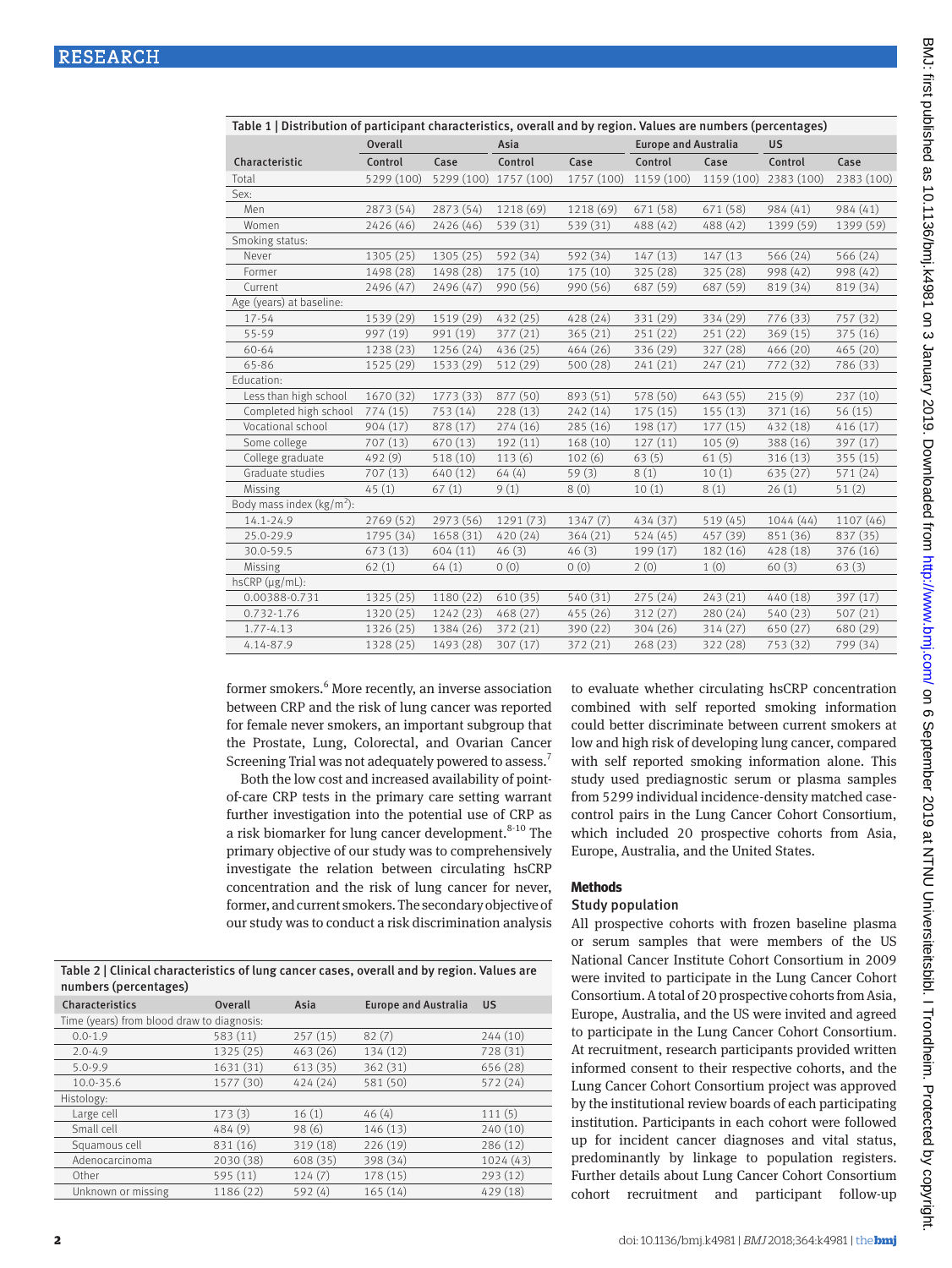Selection of cases and controls We defined lung cancer cases as all invasive cancers with ICD-O-2 (international classification of diseases for oncology, 2nd edition) codes C34.0 to C34.9. Former and never smokers were intentionally oversampled to improve statistical power in analyses stratified by smoking. We randomly selected controls for each case from risk-sets of patients who were alive and free of cancer at the time of diagnosis of their index case (incidence density matching). Cases and controls were individually matched by cohort, sex (male or female), age (initially  $\pm 1$  year, relaxed to  $\pm 3$  years), ethnic group (US cohorts only), date of blood draw (initially  $\pm 1$ 

1.77-4.13 1326 1384 1.17 (1.04 to 1.31) 4.14-87.9 1328 1493 1.26 (1.12 to 1.41) Doubling in concentration 5299 5299 1.05 (1.03 to 1.08) <0.001

Table 3 | Odds ratios for lung cancer by high sensitivity C reactive protein (hsCRP)

hsCRP concentration Mo of controls No of cases Odds ratio (95% CI) P value

0.00388-0.731 1325 1180 1.00 (ref) <0.001

concentration in fourths, and for a doubling in hsCRP concentration

0.732-1.76 1320 1242 1.05 (0.93 to 1.17)

Categorical (μg/mL):

Continuous:

procedures have been published, $11$  and are available in the supplementary materials.

| Covariate                                 | No of cases | Odds ratio<br>(95% CI) | Odds ratio<br>(95% CI) | P value |
|-------------------------------------------|-------------|------------------------|------------------------|---------|
|                                           |             |                        |                        |         |
| Overall                                   | 5299        |                        | 1.05 (1.03 to 1.08)    |         |
| <b>Smoking status</b>                     |             |                        |                        | < 0.01  |
| Never                                     | 1305        |                        | 0.95 (0.91 to 1.00)    |         |
| Former                                    | 1498        |                        | 1.09 (1.04 to 1.14)    |         |
| Current                                   | 2496        |                        | 1.09 (1.05 to 1.13)    |         |
| Sex                                       |             |                        |                        | < 0.01  |
| Men                                       | 2873        |                        | 1.10 (1.06 to 1.13)    |         |
| Women                                     | 2426        |                        | 1.01 (0.97 to 1.04)    |         |
| Region                                    |             |                        |                        | 0.71    |
| Asia                                      | 1757        |                        | 1.06 (1.02 to 1.11)    |         |
| Europe and Australia                      | 1159        |                        | 1.06 (1.01 to 1.12)    |         |
| US                                        | 2383        |                        | 1.04 (1.01 to 1.08)    |         |
| Age at baseline (years)                   |             |                        |                        | 0.5     |
| 17-54                                     | 1519        |                        | 1.04 (1.00 to 1.08)    |         |
| 55-59                                     | 991         |                        | 1.08 (1.02 to 1.14)    |         |
| 60-64                                     | 1256        |                        | 1.04 (1.00 to 1.09)    |         |
| 65-86                                     | 1533        |                        | 1.07 (1.02 to 1.11)    |         |
| <b>Education</b>                          |             |                        |                        | 0.19    |
| Less than high school                     | 1773        |                        | 1.10 (1.06 to 1.14)    |         |
| Completed high school                     | 753         |                        | 1.03 (0.98 to 1.09)    |         |
| <b>Vocational school</b>                  | 878         |                        | 1.02 (0.96 to 1.07)    |         |
| Some college                              | 670         |                        | 1.03 (0.97 to 1.10)    |         |
| College graduate                          | 518         |                        | 1.03 (0.95 to 1.10)    |         |
| Graduate studies                          | 640         |                        | 1.06 (0.99 to 1.13)    |         |
| BMI (kg/m <sup>2</sup> )                  |             |                        |                        | 0.4     |
| 14.1-24.9                                 | 2973        |                        | 1.06 (1.03 to 1.10)    |         |
| 25.0-29.9                                 | 1658        |                        | 1.09 (1.04 to 1.14)    |         |
| 30.0-59.5                                 | 604         |                        | 1.03 (0.96 to 1.11)    |         |
| Time from blood draw to diagnosis (years) |             |                        |                        | < 0.01  |
| $0.0 - 1.9$                               | 583         |                        | 1.21 (1.13 to 1.29)    |         |
| $2.0 - 4.9$                               | 1325        |                        | 1.04 (0.99 to 1.09)    |         |
| $5.0 - 9.9$                               | 1631        |                        | 1.02 (0.98 to 1.06)    |         |
| 10.0-35.6                                 | 1577        |                        | 1.05 (1.01 to 1.10)    |         |
| <b>Histology</b>                          |             |                        |                        | < 0.01  |
| Large cell                                | 173         |                        | 1.07 (0.93 to 1.23)    |         |
| Small cell                                | 484         |                        | 1.09 (1.01 to 1.18)    |         |
| Squamous cell                             | 831         |                        | 1.13 (1.07 to 1.19)    |         |
| Adenocarcinoma                            | 2030        |                        | 0.97 (0.94 to 1.01)    |         |
| Other                                     | 595         |                        | 1.08 (1.01 to 1.16)    |         |
| Unknown or missing                        | 1186        |                        | 1.12 (1.06 to 1.17)    |         |
|                                           | 0.9         | 1.0<br>1.1<br>1.2      | 1.3                    |         |

Fig 1 | Odds ratios for doubling in high sensitivity C reactive protein (hsCRP) concentration, overall and by participant characteristics. P values are from likelihood ratio tests of the interaction between hsCRP and each covariate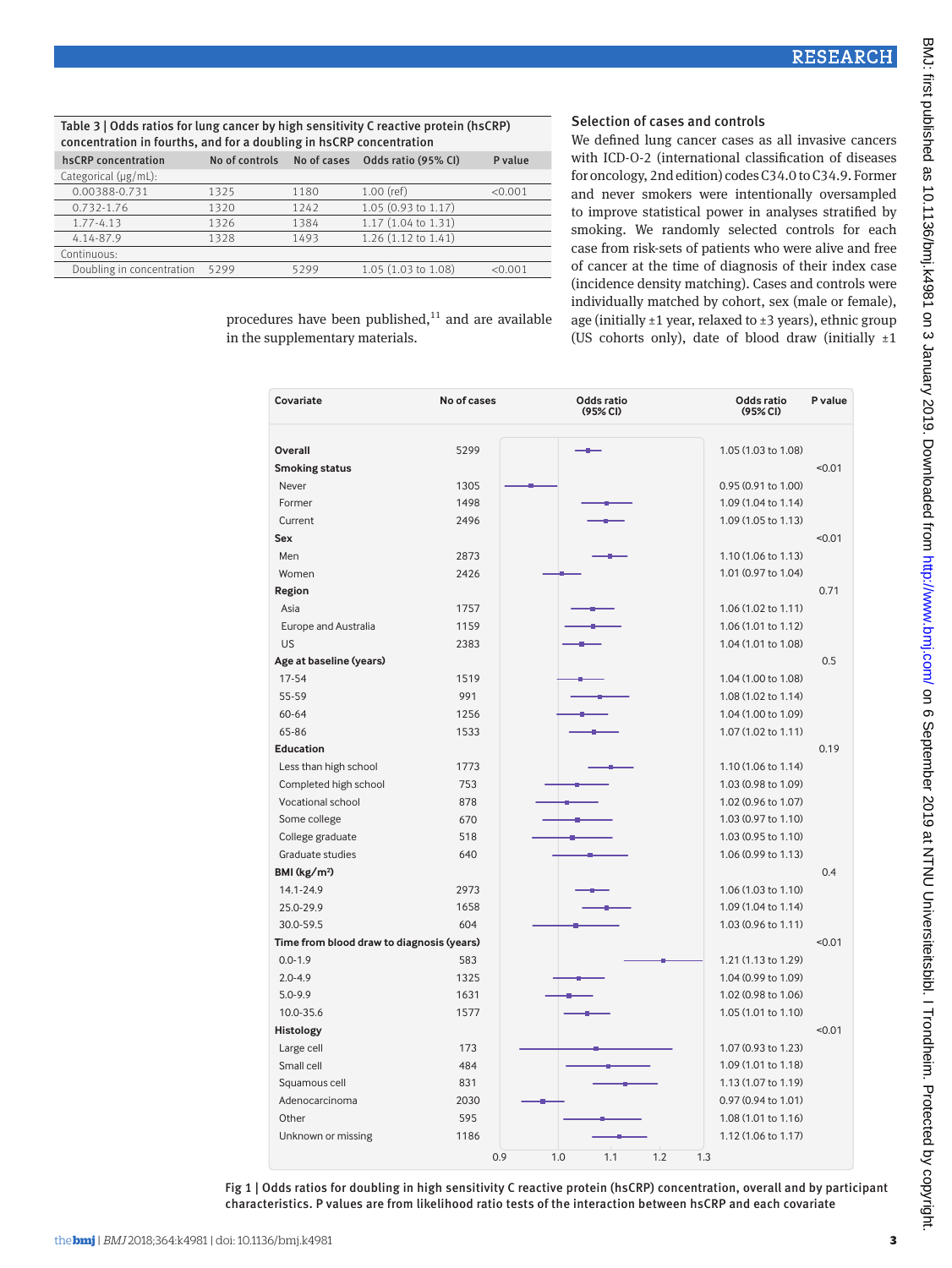| Covariate                                 | No of cases | Odds ratio<br>(95% <sub>C</sub> ) | Odds ratio<br>(95% CI) | P value |
|-------------------------------------------|-------------|-----------------------------------|------------------------|---------|
| Overall                                   | 2496        |                                   | 1.09 (1.05 to 1.13)    |         |
| <b>Sex</b>                                |             |                                   |                        | 0.32    |
| Men                                       | 1703        |                                   | 1.10 (1.06 to 1.15)    |         |
| Women                                     | 793         |                                   | 1.06 (1.00 to 1.13)    |         |
| Region                                    |             |                                   |                        | 0.75    |
| Asia                                      | 990         |                                   | 1.10 (1.05 to 1.16)    |         |
| Europe and Australia                      | 687         |                                   | 1.09 (1.03 to 1.16)    |         |
| <b>US</b>                                 | 819         |                                   | 1.07 (1.01 to 1.13)    |         |
| Age at baseline (years)                   |             |                                   |                        | 0.11    |
| $17 - 54$                                 | 872         |                                   | 1.09 (1.03 to 1.15)    |         |
| 55-59                                     | 549         |                                   | 1.09 (1.01 to 1.16)    |         |
| $60 - 64$                                 | 598         |                                   | 1.07 (1.00 to 1.14)    |         |
| 65-86                                     | 477         |                                   | 1.12 (1.03 to 1.21)    |         |
| BMI (kg/m <sup>2</sup> )                  |             |                                   |                        | 0.16    |
| 14.1-24.9                                 | 1626        |                                   | 1.08 (1.04 to 1.12)    |         |
| 25.0-29.9                                 | 629         |                                   | 1.16 (1.08 to 1.24)    |         |
| 30.0-59.5                                 | 218         |                                   | 1.05 (0.92 to 1.20)    |         |
| Time from blood draw to diagnosis (years) |             |                                   |                        | 0.02    |
| $0.0 - 1.9$                               | 270         |                                   | 1.24 (1.12 to 1.37)    |         |
| $2.0 - 4.9$                               | 576         |                                   | 1.05 (0.98 to 1.13)    |         |
| $5.0 - 9.9$                               | 767         |                                   | 1.05 (0.99 to 1.11)    |         |
| 10.0-35.6                                 | 848         |                                   | 1.11 (1.05 to 1.17)    |         |
| Histology                                 |             |                                   |                        | 0.15    |
| Large cell                                | 75          |                                   | 1.06 (0.88 to 1.28)    |         |
| Small cell                                | 325         |                                   | 1.05 (0.96 to 1.15)    |         |
| Squamous cell                             | 530         |                                   | 1.16 (1.08 to 1.24)    |         |
| Adenocarcinoma                            | 675         |                                   | 1.03 (0.96 to 1.10)    |         |
| Other                                     | 270         |                                   | 1.07 (0.97 to 1.18)    |         |
| Unknown or missing                        | 621         |                                   | 1.12 (1.05 to 1.20)    |         |

Fig 2 | Odds ratios for doubling in high sensitivity C reactive protein (hsCRP) concentration for current smokers by participant characteristics. P values are from likelihood ratio tests of the interaction between hsCRP and each covariate

month, relaxed to  $\pm 3$  months), and number of freezethaw cycles of their blood sample (0 or 1). We further matched cases and controls by smoking status in five categories: never smokers, short and long term quitters among former smokers (<10 years, ≥10 years since quitting), and light and heavy smokers among current smokers (<15 cigarettes per day, ≥15 cigarettes per day). Our self reported smoking covariates (smoking status, smoking duration, and smoking intensity) include tobacco use from cigarettes, cigars, and pipes. By convention, we refer to smoking intensity as cigarettes per day, even though the cigarettes per day variable in the current analysis also includes information on cigars and pipes. After matching and biochemical analyses, we used a total of 5299 casecontrol pairs in the current analysis, including 2496 current smoker pairs, 1498 former smoker pairs, and 1305 never smoker pairs.

#### Biochemical analysis

Centralised biochemical analyses of serum or plasma hsCRP and serum or plasma cotinine were performed at the BEVITAL Laboratory in Bergen, Norway. Quantification of serum or plasma hsCRP was conducted by using Immuno-MALDI-MS.<sup>12</sup> For hsCRP, the lower limit of detection was 0.1 μg/ mL, the within-day coefficient of variation was 3% to 6%, and the between-day coefficient of variation was 3% to 7%. Quantification of serum or plasma cotinine was performed by liquid chromatographymass spectrometry  $(LC-MS/MS)$ .<sup>13</sup> For cotinine, the lower limit of detection was 1 nmol/L, the within-day coefficient of variation was 2% to 3%, and the betweenday coefficient of variation was 6%. The intraclass correlation coefficient of cotinine was  $0.89$ -0.95.<sup>14</sup>

#### Statistical analyses

We used conditional logistic regression to calculate odds ratios and 95% confidence intervals for incident lung cancer per fourths of hsCRP concentration. We also analysed hsCRP concentration as a continuous exposure variable by using the base 2 logarithm of hsCRP (OR<sub>log2CRP</sub>). OR<sub>log2CRP</sub> estimates can be interpreted as the relative risk associated with a doubling in hsCRP concentration. Estimates from conditional logistic regression models were conditioned on matched case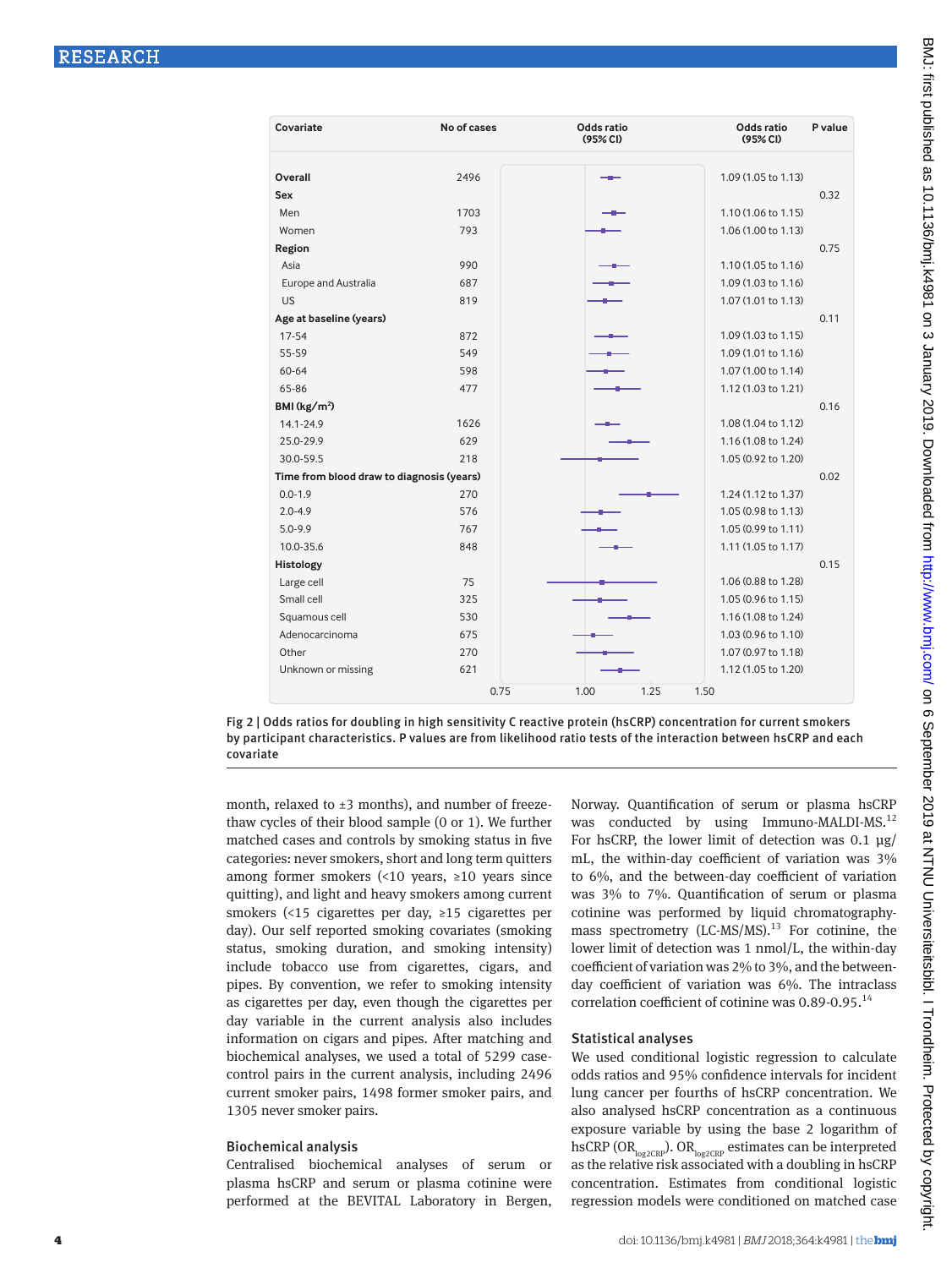| Covariate                                 | No of cases | <b>Odds ratio</b><br>(95% CI) | Odds ratio<br>(95% CI) | P value |
|-------------------------------------------|-------------|-------------------------------|------------------------|---------|
| Overall                                   | 1498        |                               | 1.09 (1.04 to 1.14)    |         |
| Sex                                       |             |                               |                        | < 0.01  |
| Men                                       | 887         |                               | 1.15 (1.09 to 1.22)    |         |
| Women                                     | 611         |                               | 1.01 (0.94 to 1.08)    |         |
| Region                                    |             |                               |                        | 0.33    |
| Asia                                      | 175         |                               | 1.19 (1.05 to 1.35)    |         |
| Europe and Australia                      | 325         |                               | 1.06 (0.96 to 1.17)    |         |
| <b>US</b>                                 | 998         |                               | 1.08 (1.02 to 1.14)    |         |
| Age at baseline (years)                   |             |                               |                        | 0.28    |
| 17-54                                     | 305         |                               | 1.01 (0.93 to 1.11)    |         |
| 55-59                                     | 241         |                               | 1.08 (0.97 to 1.21)    |         |
| 60-64                                     | 361         |                               | 1.10 (1.00 to 1.20)    |         |
| 65-86                                     | 591         |                               | 1.13 (1.05 to 1.22)    |         |
| BMI ( $kg/m2$ )                           |             |                               |                        | 0.4     |
| 14.1-24.9                                 | 630         |                               | 1.11 (1.04 to 1.19)    |         |
| 25.0-29.9                                 | 610         |                               | 1.15 (1.07 to 1.24)    |         |
| 30.0-59.5                                 | 235         |                               | 1.05 (0.92 to 1.18)    |         |
| Time from blood draw to diagnosis (years) |             |                               |                        | 0.1     |
| $0.0 - 1.9$                               | 175         |                               | 1.21 (1.06 to 1.37)    |         |
| $2.0 - 4.9$                               | 461         |                               | 1.12 (1.03 to 1.22)    |         |
| $5.0 - 9.9$                               | 392         |                               | 1.06 (0.97 to 1.16)    |         |
| 10.0-35.6                                 | 363         |                               | 1.01 (0.92 to 1.10)    |         |
| Histology                                 |             |                               |                        | < 0.01  |
| Large cell                                | 70          |                               | 1.10 (0.88 to 1.38)    |         |
| Small cell                                | 134         |                               | 1.27 (1.08 to 1.48)    |         |
| Squamous cell                             | 242         |                               | 1.15 (1.02 to 1.28)    |         |
| Adenocarcinoma                            | 634         |                               | 0.98 (0.91 to 1.05)    |         |
| Other                                     | 146         |                               | 1.20 (1.03 to 1.39)    |         |
| Unknown or missing                        | 272         |                               | 1.17 (1.05 to 1.29)    |         |

Fig 3 | Odds ratios for doubling in high sensitivity C reactive protein (hsCRP) concentration for former smokers by participant characteristics. P values are from likelihood ratio tests of the interaction between hsCRP and each covariate

set and adjusted for fourths of circulating cotinine concentration. P values were from likelihood ratio tests of the hsCRP terms.

In addition to controlling for tobacco exposure by the smoking-matched study design, we further adjusted models for circulating cotinine concentration (in fourths). All risk analyses were conducted overall, and stratified by smoking status (never, former, and current, to have sufficient sample size in each group for the stratified estimates), and region (Asia, Europe and Australia (combined to ensure sufficient sample size), and the US). Further stratified risk analyses were conducted by sociodemographic and clinical variables, including the following: sex, age at baseline (years), body mass index  $(kg/m<sup>2</sup>)$ , and time from blood draw to diagnosis (years). We also stratified by histological subtype (large cell, small cell, squamous cell, adenocarcinoma, other, and unknown or missing). Heterogeneity of these stratified estimates was evaluated using the likelihood ratio test of the interaction terms between hsCRP and each covariate.

To evaluate if circulating hsCRP concentration combined with self reported smoking information (CRP model) could improve discrimination between current smokers at high and low risk of lung cancer compared with self reported smoking information alone (base model), we calculated the area under the receiver operating characteristic curve (AUC) for each model. Self reported smoking models included smoking status; number of cigarettes, cigars, and pipes per day; and duration of smoking (number of years participant regularly smoked cigarettes, pipes, or cigars). Both cigars and pipes per day and smoking duration were modelled using restricted cubic splines with 3 degrees of freedom. These models were fitted to data from current smokers. We further fitted these models restricting the analysis to cases diagnosed within the first two years of follow-up and their matched controls (time from blood draw to diagnosis of two years or less).

All statistical analyses were conducted using R version 3.4.2.<sup>15</sup>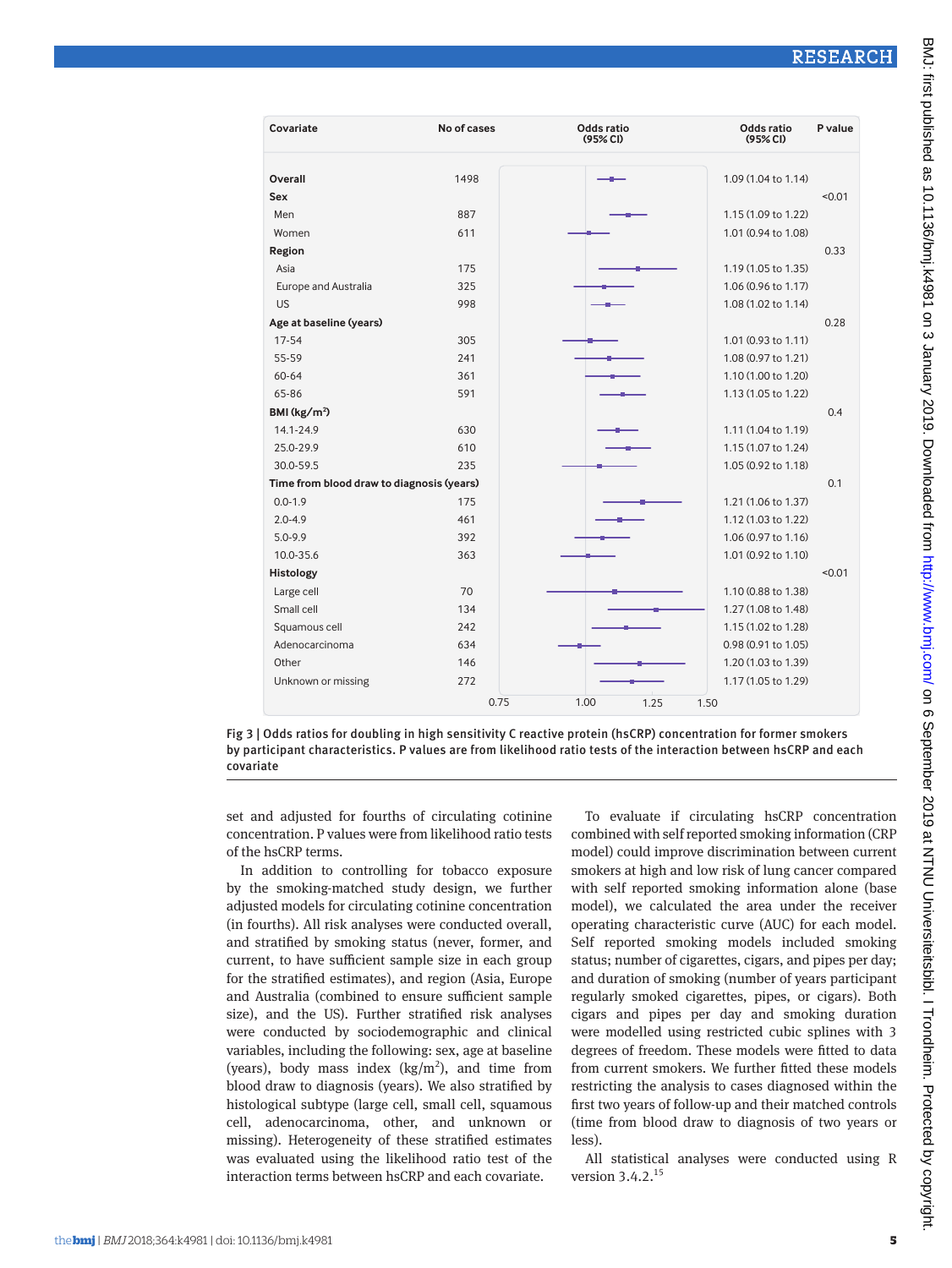

Fig 4 | Current smokers A overall (n=2199 case-control pairs) and B with time from blood draw to diagnosis ≤2 years (n=224 case-control pairs)

#### Patient and public involvement

No patients were involved in setting the research question or the outcome measures, nor were they involved in developing plans for recruitment, design, or implementation of the study. No patients were asked to advise on interpretation or writing up of results.

#### **Results**

Table 1 shows that our study sample included 5299 incident lung cancer cases and 5299 individually matched controls. Overall, slightly more participants were male (54%). Participants from cohorts in Asia and Europe and Australia were also predominantly male (69% and 58%, respectively). Current smokers accounted for nearly half of the overall study sample (47%, 2496 case-control pairs), with former and never smokers contributing approximately one quarter each (former 28%, 1498 case-control pairs; never 25%, 1305 case-control pairs). Median age at cohort recruitment was 60 years (table 1). Cases and controls had similar characteristics, on average, except for body mass index, for which a smaller proportion of cases had body mass index greater than  $25 \text{ kg/m}^2$ . Circulating cotinine showed considerable variability among self reported current smokers, whereas most never and former smokers did not have detectable cotinine concentrations (supplementary materials, fig 1).

Table 2 shows that the median time between blood draw and lung cancer diagnosis for cases was 6.8 years. Table 2 shows that most lung cancer cases, overall and by region, were diagnosed with adenocarcinoma, followed by squamous cell, small cell, and large cell carcinomas. Overall, 38% of cancers in the sample were adenocarcinomas (43% of those cancers diagnosed in the US, compared with 35% for Asia and 34% for Europe and Australia).

Table 3 shows that higher hsCRP concentration was positively associated with the overall risk of lung cancer (odds ratio 1.05, 95% confidence interval 1.03 to 1.08, P<0.001 for trend). Associations between hsCRP concentration and the risk of lung cancer were slightly stronger in models without adjustment for circulating cotinine (supplementary materials, table 1). Figure 1 shows that the association was most apparent for current (odds ratio 1.09, 95% confidence interval 1.05 to 1.13) and former smokers (1.09, 1.04 to 1.14). We did not observe a positive association for never smokers (0.95, 0.91 to 1.00; fig 1). Figure 1 shows that the positive association between hsCRP concentration and the risk of lung cancer was stronger for patients who were diagnosed in the first two years of follow-up (odds ratio 1.21, 95% confidence interval 1.13 to 1.29, P<0.01 for interaction). There was also some indication that the association was stronger for participants in the less than high school education group, though there was little statistical evidence for heterogeneity, and this is likely driven by the greater proportion of current smokers in this group (supplementary materials, table 2).

Further stratified risk analyses showed that the association between hsCRP concentration and the risk of lung cancer differed by histological subtype (P<0.01 for interaction for overall risk of lung cancer, fig 1; P=0.15 for interaction for current smokers, fig 2; and P<0.01 for former smokers, fig 3). For instance, although we observed a strong and consistent association between hsCRP concentration and the risk of squamous cell lung cancer among current (odds ratio 1.16, 95% confidence interval 1.08 to 1.24, fig 2) and former (1.15, 1.02 to 1.28, fig 3) smokers, no corresponding association was observed for adenocarcinoma among current (1.03, 0.96 to 1.10, fig 2) and former (0.98, 0.91 to 1.05, fig 3) smokers.

Figure 4A shows that for current smokers overall, combining hsCRP concentration and self reported smoking information into an integrated model (CRP model) did not improve discriminative performance when compared with the base model, which only included self reported smoking variables  $(AUC_{CRP model})$ 0.68, 95% confidence interval 0.66 to 0.69;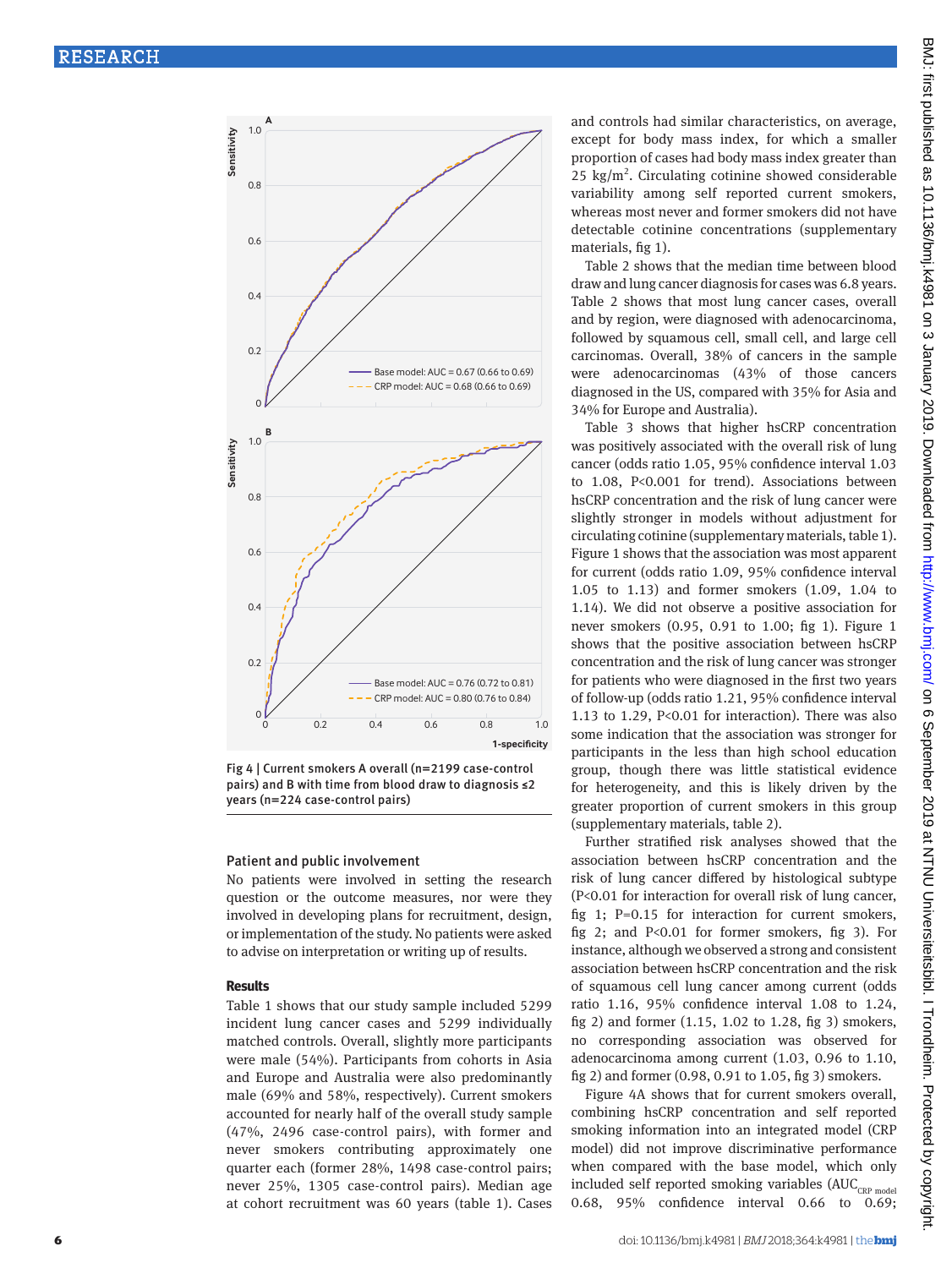$AUC_{Base model}$  0.67, 95% confidence interval 0.66 to 0.69). Figure 4B shows that for current smokers with a time from blood draw to diagnosis of two years or less, the CRP model did provide further risk discriminative information ( $AUC_{CRP model}$  0.80, 95% confidence interval 0.76 to 0.84) compared with self reported smoking alone (AUC $_{\text{Base model}}$  0.76, 95% confidence interval 0.72 to 0.81).

#### **Discussion**

We conducted a comprehensive analysis of the relation between circulating hsCRP concentration and the risk of lung cancer by using prediagnostic samples from 20 prospective cohorts in the Lung Cancer Cohort Consortium. Former and current smokers with higher hsCRP concentrations had an increased risk for some histological subtypes of lung cancer, but not for adenocarcinoma. We observed a substantial association between hsCRP concentration and the risk of lung cancer in the first two years of follow-up.

#### Interpretation and implications

Unresolved chronic inflammation can generate reactive oxygen species and reactive nitrogen species that promote tumour growth through angiogenesis and cell proliferation.<sup>16</sup> Given our finding of a weak and inconsistent association between hsCRP concentration and the risk of lung cancer in the longer term (>2 years after blood draw), systemic inflammation does not seem to be a likely driver of early stage lung cancer, or hsCRP concentration might not be capturing the risk, or both. In turn, the etiological role of inflammation in the development of lung carcinogenesis remains debated. $^{\rm 17\,18}$ 

As chronic inflammation could arise owing to an immune response to tobacco smoke  $exposure, <sup>19</sup>$  and considering the lack of association we observed for never smokers, residual confounding by smoking exposure could explain some of the associations we observed for the period beyond two years from blood draw. This interpretation would also be in line with our observation of higher hsCRP concentration being associated with histological subtypes most strongly associated with tobacco smoking, in contrast with the lack of association we observed for adenocarcinoma. The histological types that are strongly driven by tobacco smoke exposure will be more susceptible to residual confounding by smoking than adenocarcinoma, for which the risk increase by smoking is smaller.<sup>20</sup>

In stratified analysis by time from blood draw, we observed a stronger positive association between hsCRP concentration and the risk of lung cancer in the first two years of follow-up, particularly for current smokers. This result suggests that higher hsCRP concentrations could be indicative of the presence of preclinical disease state, as opposed to being a causal risk factor for lung cancer. If hsCRP concentration is indicative of a preclinical disease state, it is natural to consider it as an addition to smoking-based risk factors for screening eligibility. Our risk discrimination

analysis—in which we found no improvement in discrimination overall and a small improvement for diagnoses in the first two years of follow-up—suggests that hsCRP concentration alone is unlikely to improve selection of patients for lung cancer screening. Further, given the lack of association between hsCRP concentration and the risk of lung adenocarcinoma, it would not be appropriate to use clinical CRP tests to rule out the presence of lung cancer during diagnostic work-up of patients who are symptomatic.

#### Strengths and weaknesses

This study has several strengths, including the use of prediagnostic assays of hsCRP from a large and diverse study population of individually matched case-control pairs within 20 prospective cohorts from several regions around the world. The large study sample allowed for robust risk analyses across all smoking status categories, and we were further able to adjust for circulating cotinine concentrations—an objective measure of recent tobacco exposure. Never and former smokers were oversampled allowing for well powered smoking-stratified risk analyses. Our 1305 never smoker case-control pairs make this the largest prospective risk biomarker study for lung cancer in never smokers. These patients who were never smokers represent an increasingly important subgroup that previous studies were underpowered to evaluate.<sup>62122</sup>

Our study was limited by the use of hsCRP measurements from one time point for each patient. Individual repeated samples would have been particularly useful for better evaluation of circulating hsCRP concentrations in the years leading up to a lung cancer diagnosis.

#### Conclusions

Former and current smokers with higher hsCRP concentrations had a greater risk of some histological subtypes of lung cancer, but not adenocarcinoma. We observed a stronger association between higher hsCRP concentration and the risk of lung cancer in the first two years of follow-up, indicating that circulating hsCRP concentrations might reflect a prediagnostic disease state as opposed to a causal risk for lung cancer.

#### **AUTHOR AFFILIATIONS**

<sup>1</sup>Genetic Epidemiology Group, International Agency for Research on Cancer, Lyon, France

2 Department of Epidemiology and Biostatistics, Imperial College London, Norfolk Place, London W2 1PG, UK

<sup>3</sup>KG Jebsen Center for Genetic Epidemiology, Department of Public Health and Nursing, Faculty of Medicine and Health Sciences, Norwegian University of Science and Technology, Trondheim, Norway

4 Cancer Epidemiology and Intelligence Division, Cancer Council Victoria, Melbourne, VIC, Australia

<sup>5</sup> Centre for Epidemiology and Biostatistics, Melbourne School of Population and Global Health, The University of Melbourne, Parkville, VIC, Australia

6 HUNT Research Centre, Department of Public Health and Nursing, Norwegian University of Science and Technology, Levanger, Norway 7 Department of Medical Biosciences, Umeå University, Umeå, Sweden

8 Bevital AS, Bergen, Norway

9 Division of Epidemiology, Department of Medicine, Vanderbilt Epidemiology Center and Vanderbilt-Ingram Cancer, Vanderbilt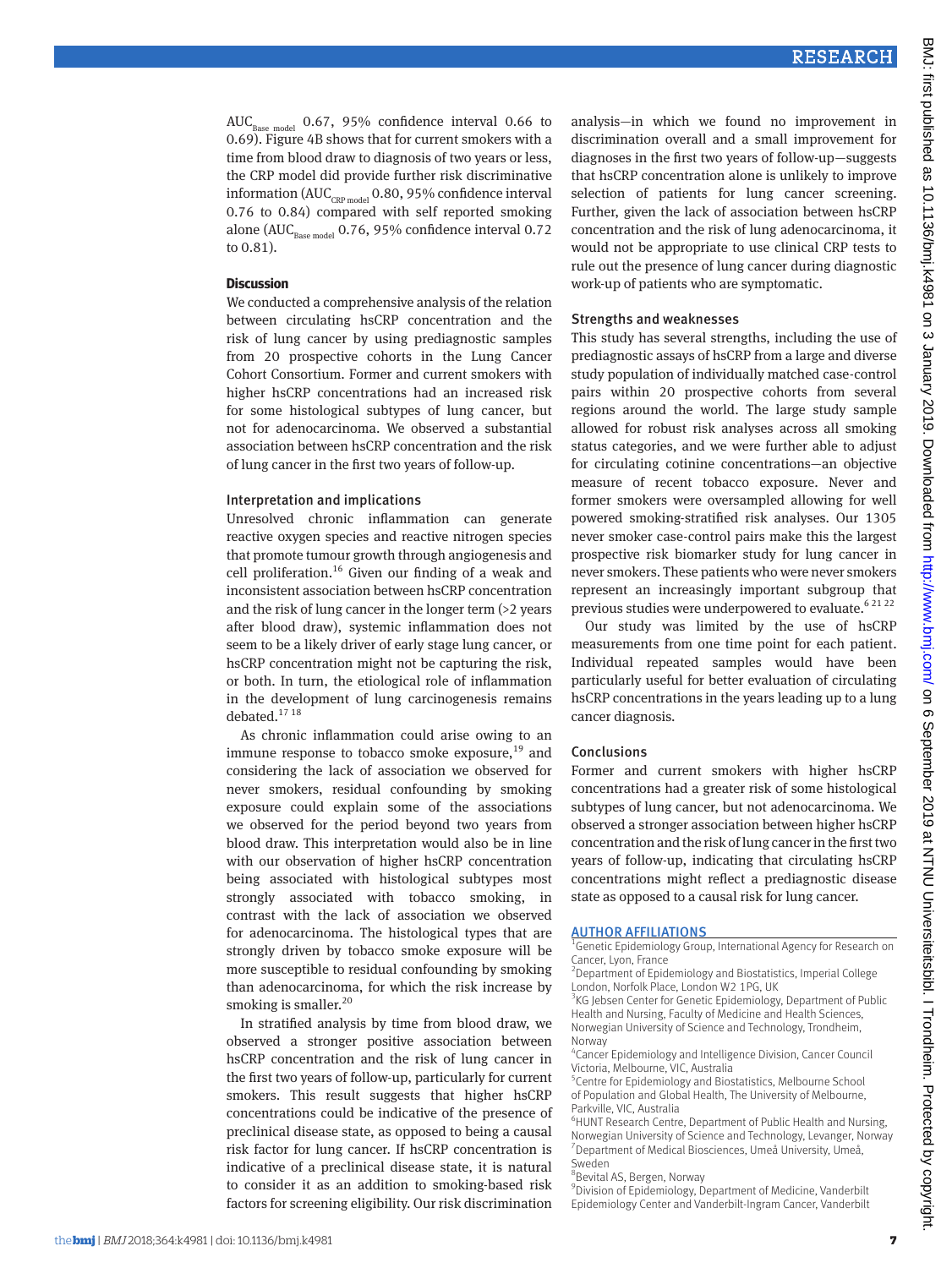University School of Medicine, Nashville, TN, USA

<sup>10</sup>Department of Obstetrics and Gynecology, New York University School of Medicine, New York, NY, USA

<sup>11</sup> Department of Population Health and Environmental Medicine, New York University School of Medicine, New York, NY, USA

<sup>12</sup> Division of Cancer Epidemiology and Genetics, National Cancer Institute, National Institutes of Health, Bethesda, MD, USA

<sup>13</sup>Department of Epidemiology, Harvard TH Chan School of Public Health, Boston, MA, USA

<sup>14</sup>Division of Aging, Department of Medicine, Brigham and Women's Hospital, Boston, MA, USA

 $15$ Division of Preventive Medicine, Department of Medicine, Brigham and Women's Hospital, Boston, MA, USA

<sup>16</sup>Boston VA Medical Center, Boston, MA, USA<br><sup>17</sup>UPMC Hillman Cancer Center, University of Pittsburgh, USA<br><sup>18</sup>Department of Epidemiology, Graduate School of Public Health, University of Pittsburgh, USA

<sup>19</sup>George W Comstock Center for Public Health Research and Prevention Health Monitoring Unit, Department of Epidemiology, Johns Hopkins University Bloomberg School of Public Health, Baltimore, MD, USA

<sup>0</sup>Epidemiology Program, Cancer Research Center of Hawaii, University of Hawaii, Honolulu, HI, USA

<sup>21</sup> Division of Cancer Epidemiology and Genetics, National Cancer Institute, NIH, Bethesda, MD, USA

<sup>22</sup> Department of Clinical Science, University of Bergen, Bergen, Norway

<sup>23</sup> Laboratory of Clinical Biochemistry, Haukeland University Hospital, Bergen, Norway

 $4$ Division of Public Health Sciences Fred Hutchinson Cancer Research Center, Seattle, WA, USA

<sup>25</sup>Epidemiology Research Program, American Cancer Society, Atlanta, GA, USA

<sup>26</sup>Channing Division of Network Medicine, Department of Medicine, Brigham and Women's Hospital and Harvard Medical School, Boston, MA, USA

<sup>27</sup> State Key Laboratory of Oncogene and Related Genes and Department of Epidemiology, Shanghai Cancer Institute, Renji Hospital, Shanghai Jiaotong University School of Medicine, Shanghai, China<br><sup>28</sup>Duke-NUS Medical School Singapore, Singapore

<sup>29</sup>Health Promotion Sciences, Mel and Enid Zuckerman College of Public Health, University of Arizona, Tucson, AZ, USA

<sup>30</sup>Department of Clinical Science in Malmö, Lund University, Malmö, Sweden

<sup>31</sup>Pathology, Department of Clinical Sciences Lund, Laboratory Medicine Region Skåne, Lund University, Lund, Sweden <sup>32</sup>Department of Nutrition, Harvard TH Chan School of Public Health, Boston, MA, USA

<sup>33</sup>Department of Epidemiology, Richard M Fairbanks School of Public Health, Indiana University, Indianapolis, IN, USA <sup>34</sup> Melvin and Bren Simon Cancer Center, Indiana University,

Indianapolis, IN, USA

<sup>35</sup>Department of Radiation Sciences, Umeå University, Umeå, Sweden

<sup>36</sup>Italian Institute for Genomic Medicine (IIGM), Torino, Italy<br><sup>37</sup>Centre de Recherche en Epidemiologie et Santé des Populations (CESP) UMR1018 Inserm, Facultés de Médicine Université Paris-Saclay, UPS, UVSQ, Villejuif, France

We thank all cohorts and all cohort participants for making this research possible. The Women's Health Initiative (WHI) program is funded by the National Heart, Lung, and Blood Institute, National Institutes of Health, US Department of Health and Human Services through contracts HHSN268201600018C, HHSN268201600001C, HHSN268201600002C, HHSN268201600003C, and HHSN268201600004C. The WHI authors thank the WHI investigators and staff for their dedication, and the study participants for making the program possible. A full list of WHI investigators can be found in the supplementary materials. The Health Professionals Follow-up Study and NHS authors would like to thank the participants. Staff of the Health Professionals Follow-up Study and Nurses' Health Study thank the cohort participants and staff for their valuable contributions as well as the following state cancer registries for their help: AL, AZ, AR, CA, CO, CT, DE, FL, GA, ID, IL, IN, IA, KY, LA, ME, MD, MA, MI, NE, NH, NJ, NY, NC, ND, OH, OK, OR, PA, RI, SC, TN, TX, VA, WA, WY. The Multiethnic Cohort Study cohort acknowledges partial funding from National Institutes of Health grant U01 CA164973. Cancer incidence data for the CLUE cohort were provided by the Maryland Cancer Registry, Center for Cancer Surveillance and Control, Maryland Department of Health, 201 W Preston Street, Room 400, Baltimore,

MD 21201. The CLUE investigators acknowledge the State of Maryland, the Maryland Cigarette Restitution Fund, and the National Program of Cancer Registries of the Centers for Disease Control and Prevention for the funds that support the collection and availability of the cancer registry data.

Contributors: DCM and TLL contributed jointly to the study. MaJand PB organised the Lung Cancer Cohort Consortium study. DCM, TLL, and FG conducted the data analysis. Data was interpreted by all authors. TLL, DCM and MaJ wrote the first draft of the manuscript. All authors read and approved the final manuscript. DCM and MaJ had full access to the data in the study and can take responsibility for the integrity of the data and the accuracy of the data analysis. DCM and MaJ are guarantors of the article. The corresponding author attests that all listed authors meet authorship criteria and that no others meeting the criteria have been omitted.

Funding: The Lung Cancer Cohort Consortium was supported by Grant National Institutes of Health/National Cancer Institute (no 1U01CA155340-01) and The National Health and Medical Research Council (Grant ID: 1050198). DCM receives funding from a Cancer Research UK Population Research Fellowship. This work was supported by The Research Council of Norway (grant no 267776/ H10). The work undertaken by TLL for this paper was conducted during a postdoctoral placement at the International Agency for Research on Cancer, within the framework of an agreement between the Research Council of Norway and the Norwegian University of Science and Technology. The funding organisations had no role in design and conduct of the study; collection, management, analysis, and interpretation of the data; preparation, review, or approval of the manuscript.

Competing interests: All authors have completed the ICMJE uniform disclosure form at [www.icmje.org/coi\\_disclosure.pdf](http://www.icmje.org/coi_disclosure.pdf) and declare: no support from any organisation for the submitted work; no financial relationships with any organisations that might have an interest in the submitted work in the previous three years; no other relationships or activities that could appear to have influenced the submitted work.

Ethical approval: The protocol of the Lung Cancer Cohort Consortium was approved by the institutional review board of the International Agency for Research on Cancer. The recruitment, data collection, and follow-up of the participating cohorts was approved by local institutional review boards.

Data Sharing: No additional data are available.

The study guarantors (DCM and MaJ) affirm that this manuscript is an honest, accurate, and transparent account of the study being reported; that no important aspects of the study have been omitted; and that any discrepancies from the study as planned have been explained.

This is an Open Access article distributed in accordance with the terms of the Creative Commons Attribution (CC BY 4.0) license, which permits others to distribute, remix, adapt and build upon this work, for commercial use, provided the original work is properly cited. See: <http://creativecommons.org/licenses/by/4.0/>.

- 1 Stewart BW, Wild CP, eds. *World Cancer Report 2014.* International Agency for Research on Cacner, 2014.
- 2 World Health Organization. Cancer Fact Sheet. [http://www.who.int/](http://www.who.int/mediacentre/factsheets/fs297/en/) [mediacentre/factsheets/fs297/en/](http://www.who.int/mediacentre/factsheets/fs297/en/).
- 3 Munn LL. Cancer and inflammation. *Wiley Interdiscip Rev Syst Biol Med* 2017;9:e1370. doi:10.1002/wsbm.1370
- 4 Kushner I, Rzewnicki D, Samols D. What does minor elevation of C-reactive protein signify? *Am J Med* 2006;119:166.e17-28.
- 5 Leuzzi G, Galeone C, Gisabella M. et al. Baseline C-reactive protein level predicts survival of early-stage lung cancer: evidence from a systematic review and meta-analysis. *Tumori* 2016;102:441-9. doi:10.5301/tj.5000522
- 6 Shiels MS, Katki HA, Hildesheim A. et al. Circulating Inflammation Markers, Risk of Lung Cancer, and Utility for Risk Stratification. *J Natl Cancer Inst* 2015;107:djv199. doi:10.1093/jnci/djv199
- Shiels MS, Shu XO, Chaturvedi AK. et al. A prospective study of immune and inflammation markers and risk of lung cancer among female never smokers in Shanghai. *Carcinogenesis* 2017;38:1004- 10. doi:10.1093/carcin/bgx075
- Takemura Y, Ishida H, Inoue Y. Utilization of common inflammatory markers in new, symptomatic, primary care outpatients based on their cost-effectiveness. *Clin Chem Lab Med* 2003;41:668-74. doi:10.1515/CCLM.2003.101
- Brouwer N, van Pelt J. Validation and evaluation of eight commercially available point of care CRP methods. *Clin Chim Acta* 2015;439:195- 201. doi:10.1016/j.cca.2014.10.028
- 10 Rebnord IK, Hunskaar S, Gjesdal S, Hetlevik Ø. Point-of-care testing with CRP in primary care: a registry-based observational study from